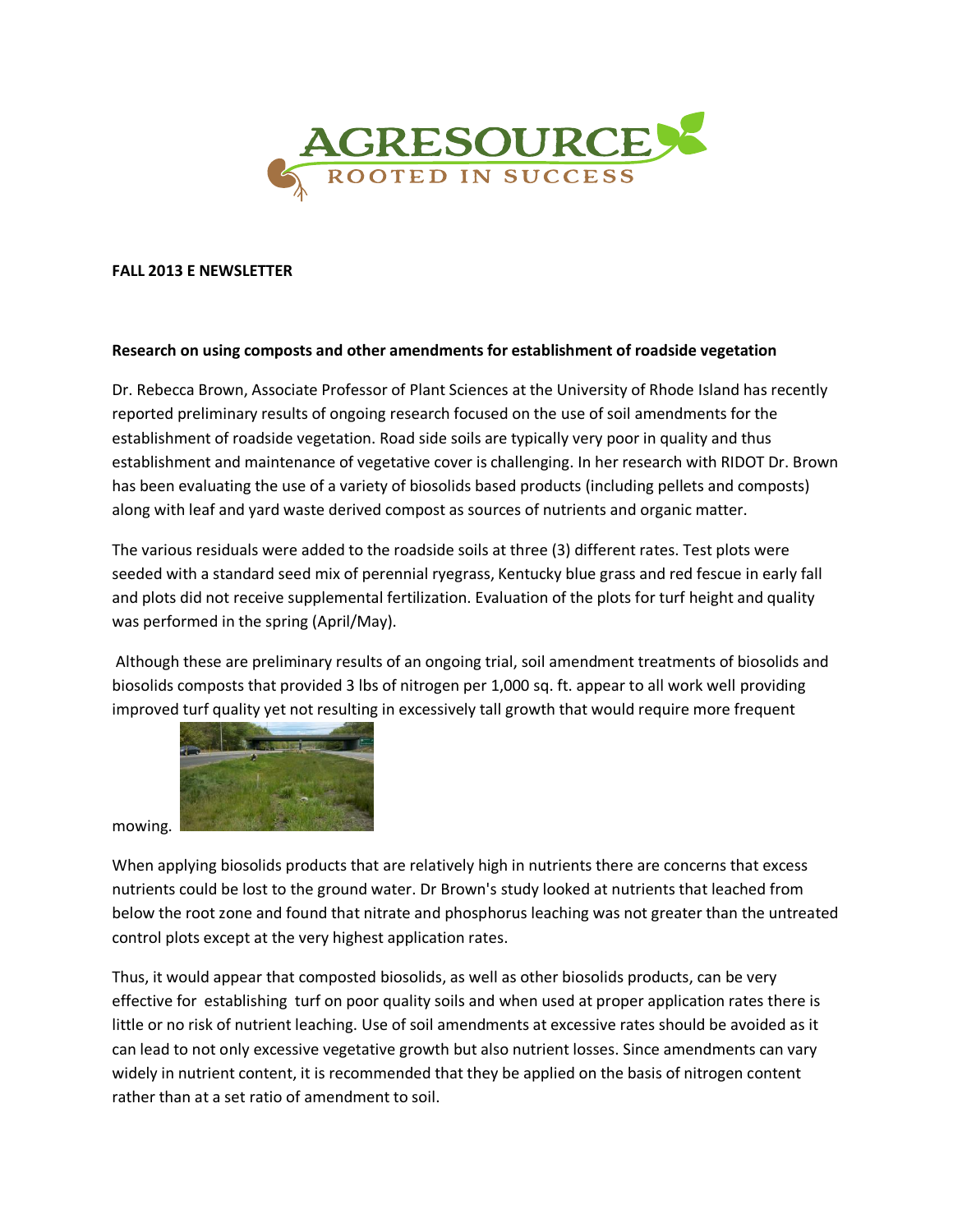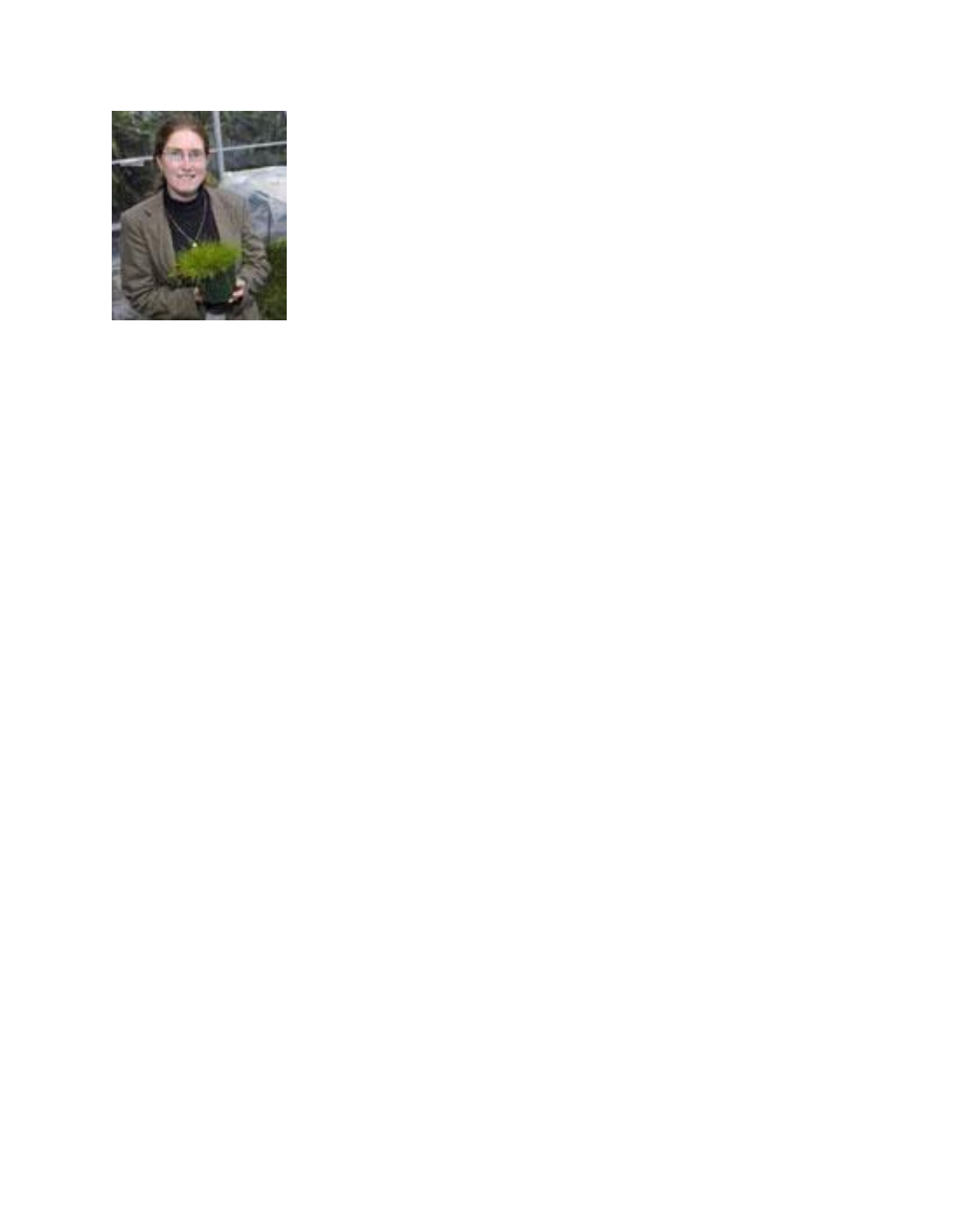## **Local Farm Sees Benefit from Using Compost**

Applefield Farm located in Stow, MA is a 25 acre diversified farm specializing in variety of seasonal, vegetables, fruits, and flowers. The farm also has large greenhouses for bedding plant, hanging basket, annual, and perennial production.

In the fall of 2012, farm managers Steve and Ray Mong decided to spread & till Agresource' s All Natural Compost on several acres to improve his low-organic soils and help improve crop production. Six hundred cubic yards of compost with about 50 yards spread per acre boosted soil organic matter content from approximately 3% to just under 5% and provided about 110 lbs. per acre of available nitrogen.

According to Steve and Ray, results in the first year were significant. Without any fertilizer used in areas where the compost was applied, crop vigor was noticeably increased. Picking and pruning routines were modified from previous years due to the increased rate of crop growth. A bumper crop was harvested in 2013.

More compost was spread this year and the plan is to take soil samples and monitor soil organic matter, nutrients, and pH over time. Once the goal of optimum soil health is achieved spreading compost will be suspended.